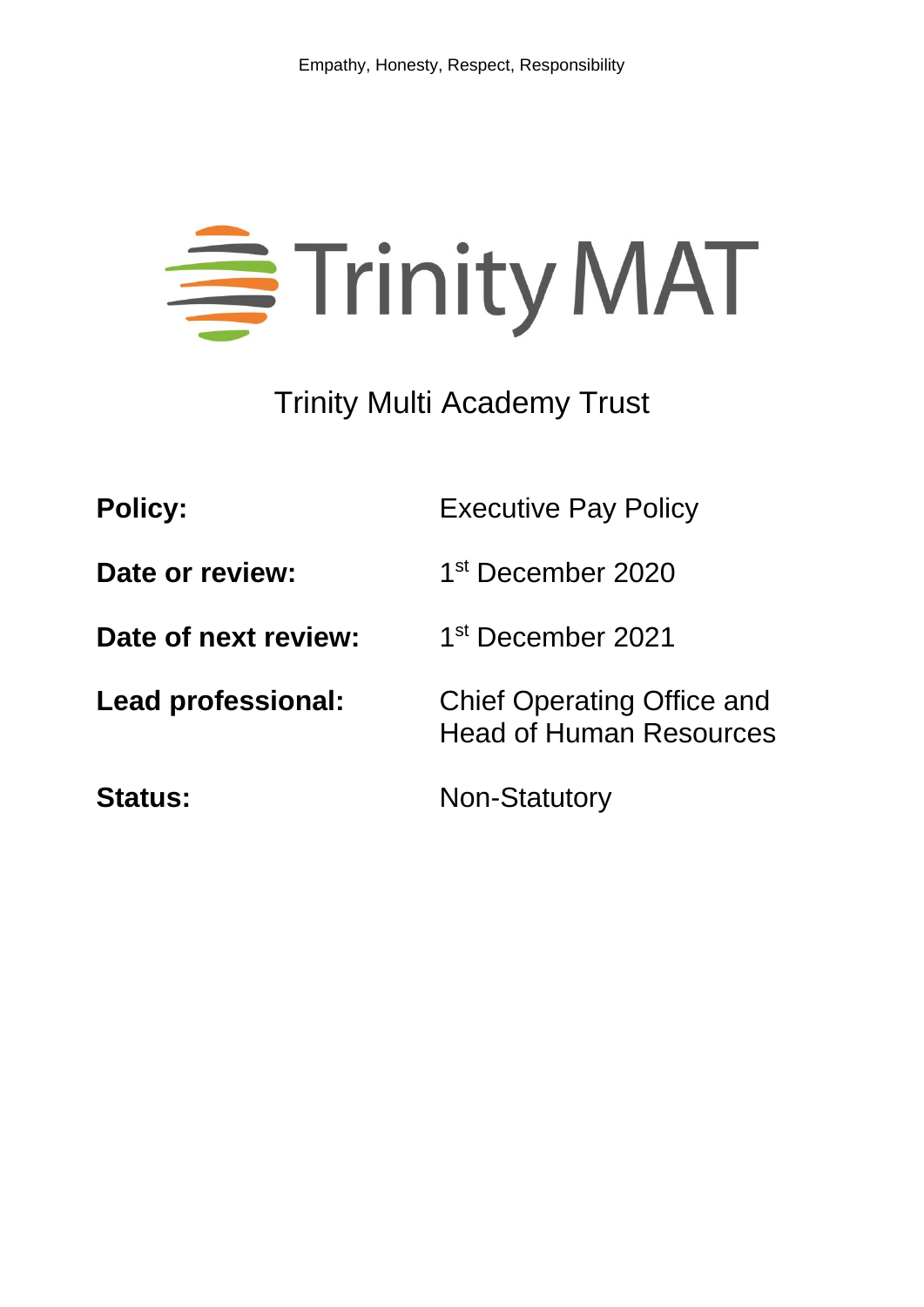# **1. Purpose of policy and guiding principles**

- 1.1 The purpose of this document is to provide the Multi Academy Trust with a policy and procedure that set out how the Trust Board of Directors will take decisions on pay, for the trust Executive.
- 1.2 The Trust Board of Directors will use this policy to assist with the recruitment, retention and recognition of executive employees whilst recognising that decisions about pay should be fair, justifiable, open, objective, accountable and within agreed policies and procedures.
- 1.3 This policy clarifies how the Trust will apply salary and remuneration to the executive, how it will use any discretionary powers, a timetable for annual pay reviews and identifies where responsibility lies for decisions on pay.
- 1.4 This document also outlines the procedure for appeals against pay decisions.
- 1.5 All executives will be employed on either the statutory provisions of the School Teachers' Pay and Conditions Document (STPCD) or the 'Burgundy Book' as updated from time to time or the NJC 'standard' terms and conditions of employment for Local Government employees, the 'Green Book', as updated from time to time. These are available in the staff handbook or from the HR team.
- 1.6 No conditions of employment or payments, other than those outlined in this policy should be awarded to the Trust Executive.
- 1.7 All pay-related decisions are made taking full account of Trust development and improvement plans.
- 1.8 Any safeguarding of salaries will be applied in accordance with individual, relevant terms and conditions of employment.

### **2. Links with other policies or legislation**

- 2.1. This policy links with terms and conditions of employment for all staff, underpinned by the Employment Rights Act 1996.
- 2.2. This policy links with the Trust Pay Policy.
- 2.3. This policy links with the Performance Management policy and guidance.
- 2.4. All employees will be treated equally and consistently, in accordance with the Equality Policy.
- 2.5. All pay related decisions are taken in compliance with current employment legislation, including the Equality Act 2010.

### **3. Provisions**

- 3.1. Job Descriptions
	- 3.1.1. The Trust Board of Directors will ensure that each member of the executive is provided with or, has access to, their job description in accordance with the staffing structure agreed by the Board.
	- 3.1.2. Job descriptions will identify key areas of responsibility, functions, and post specifications.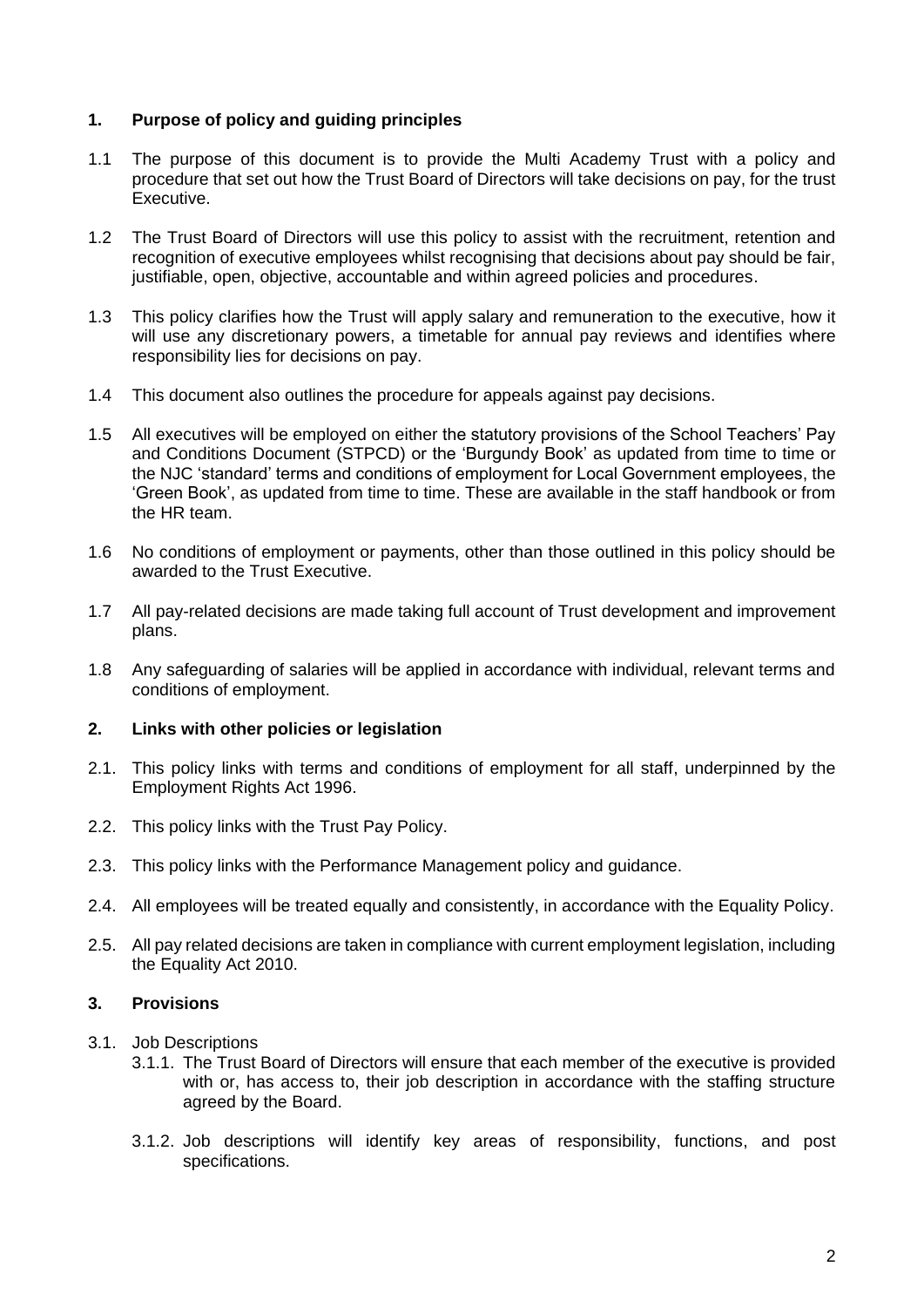- 3.1.3. Appropriate differentials will exist between posts in the trust, recognising accountability, responsibility, line management requirements and overall impact on outcomes.
- 3.1.4. Job descriptions will be reviewed periodically, and where there are any significant changes to the job descriptions, the impact on remuneration will be considered, in consultation with the employee and their Trade Union representative.
- 3.2. New Appointments / Determining Pay and Remuneration
	- 3.2.1. Where a new appointment is being appointed to the Trust Executive, and before any recruitment is undertaken, the Trust Board will consider pay arrangements in place for current and/or previous incumbents, along with the statutory provisions of the School Teachers' Pay and conditions Document (STPD); National Joint Council (NJC) for local government services, current market forces and external benchmarking.
	- 3.2.2. In arriving at a total remuneration package, the skills and experience of the candidate and their current remuneration package will be also considered, in recognition of the need to secure the best candidate.
	- 3.2.3. The basic pay may be based on an agreed pay scale or a spot salary.
- 3.3. Annual Pay Reviews
	- 3.3.1. The Trust Board of Directors will ensure that pay for the Trust Executive is reviewed taking into consideration the statutory provisions of the School Teachers' Pay and conditions Document (STPD); National Joint Council (NJC) for local government services, current market forces and external benchmarking.
	- 3.3.2. The Trust Board of Directors will form an Executive Performance Management Subcommittee to carry out the Executive annual review. The subcommittee will make a recommendation to the Trust Board of Directors of the outcome of the review for their consideration.
	- 3.3.3. Pay progression is not automatic and any pay progression decisions will be linked to performance and performance management.
	- 3.3.4. Pay and performance reviews are with effect from 1 September and no later than  $31^{st}$ December each year
	- 3.3.5. Within one month of the pay review, the Trust Board of Directors will provide a written statement to the Executive stating what the new salary or any other financial benefit will be, detailing how this has been arrived at.
	- 3.3.6. Reviews may take place at other times of the year to reflect any changes in circumstances or job description that may affect the structure of the annual pay / financial benefits in place.

### **4. Performance related pay**

- 4.1. In accordance with the Trust Performance Management Policy, the performance management period will run for twelve months from 1 September to 31 August.
- 4.2. Objectives and targets will be set and agreed annually, focused on Trust improvement plans.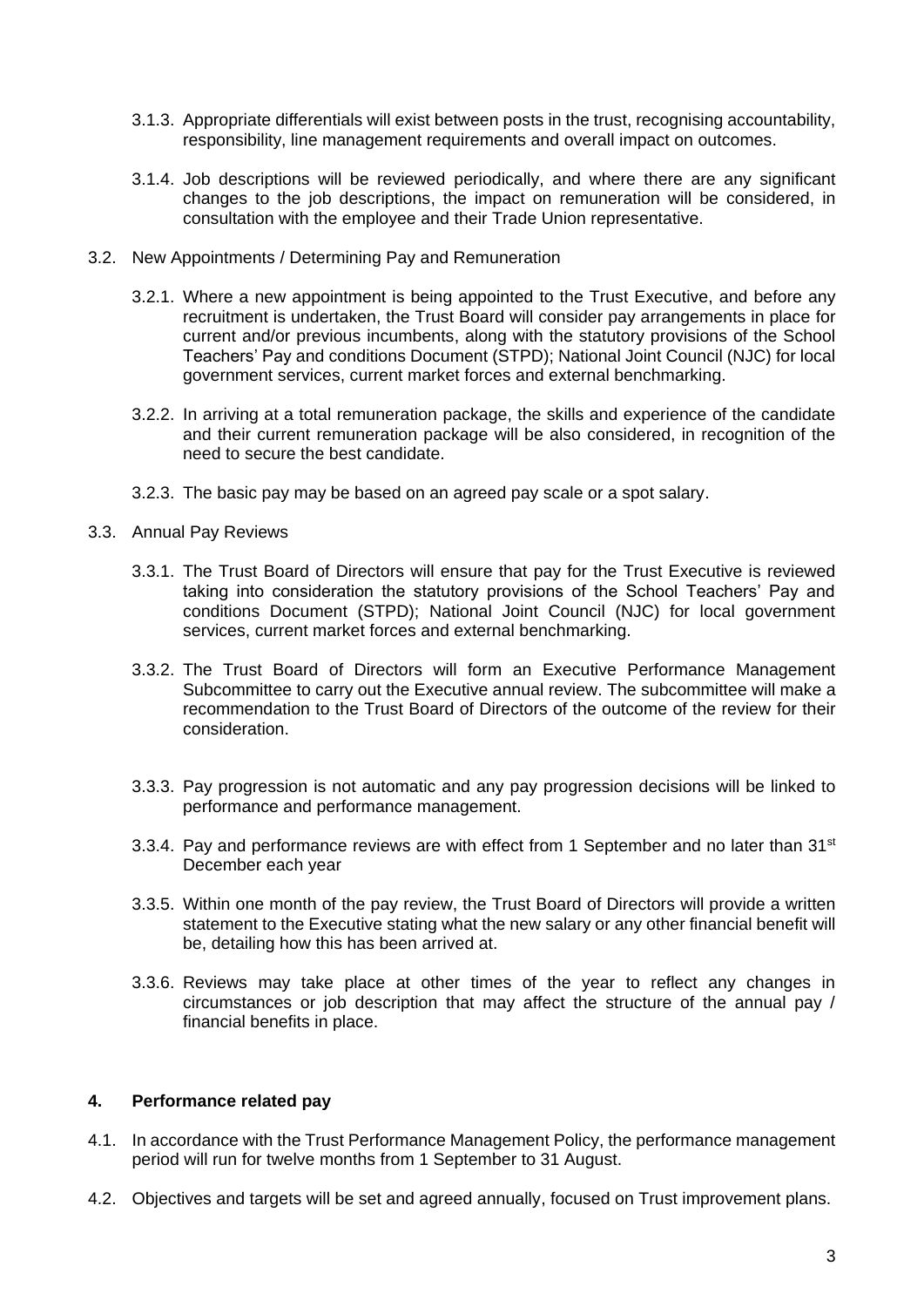4.3. Decisions relating to pay progression (as detailed in 3.3) will be made with reference to the performance against the agreed targets for the previous academic year.

# **5. Appeals**

- 5.1. Where an Executive is dissatisfied with a pay decision, this should in the first instance be discussed informally with the Chair of the Board.
- 5.2. If unresolved then the Executive may choose to pursue this formally by submitting a letter of appeal within 10 days of the notification of the pay decision or the informal discussion with the Chair of the Board as referred to above. Appeal letters should be submitted to the Clerk to the Trust Board of Directors.
- 5.3. Grounds of appeal should be based on one or more of the following:
	- incorrectly applied any provision of the relevant terms and conditions of employment:
	- failed to have proper regard for statutory guidance, such as Teacher Standards;
	- failed to take proper account of relevant evidence;
	- took account of irrelevant or inaccurate evidence;
	- failed to consistently apply the Executive Pay Policy or the associated Performance Management Policy
	- was biased; or
	- otherwise unlawfully discriminated against the employee.
- 5.4. Any appeal should be heard by a panel of three members of a local governing body who were not involved in the original decision, normally within 20 working days of the receipt of the written appeal notification and give the member of staff the right to be accompanied and make representations in person.
- 5.5. Employees who are dissatisfied in relation to their pay have a statutory right to raise a formal complaint about that decision, which is termed a "grievance". The process defined within this section meets the statutory requirements for raising a "grievance" and therefore an issue raised as a pay appeal cannot then be raised again under the Trusts formal Grievance Procedure.

### **6. Roles and responsibilities**

- 6.1. The role of the Chief Operating Officer
	- 6.1.1. The COO will ensure that the executive pay policy is reviewed annually by the Board of Directors
- 6.2. The role of the Directors
	- 6.2.1. Directors will approve the pay policy.
	- 6.2.2. Directors will appoint a relevant pay committee that determine and review the pay of the Executive
	- 6.2.3. Directors will ensure that awards are made fairly and without discrimination or bias.
	- 6.2.4. Directors will monitor, evaluate and review policies in line with statutory and best practice guidelines.